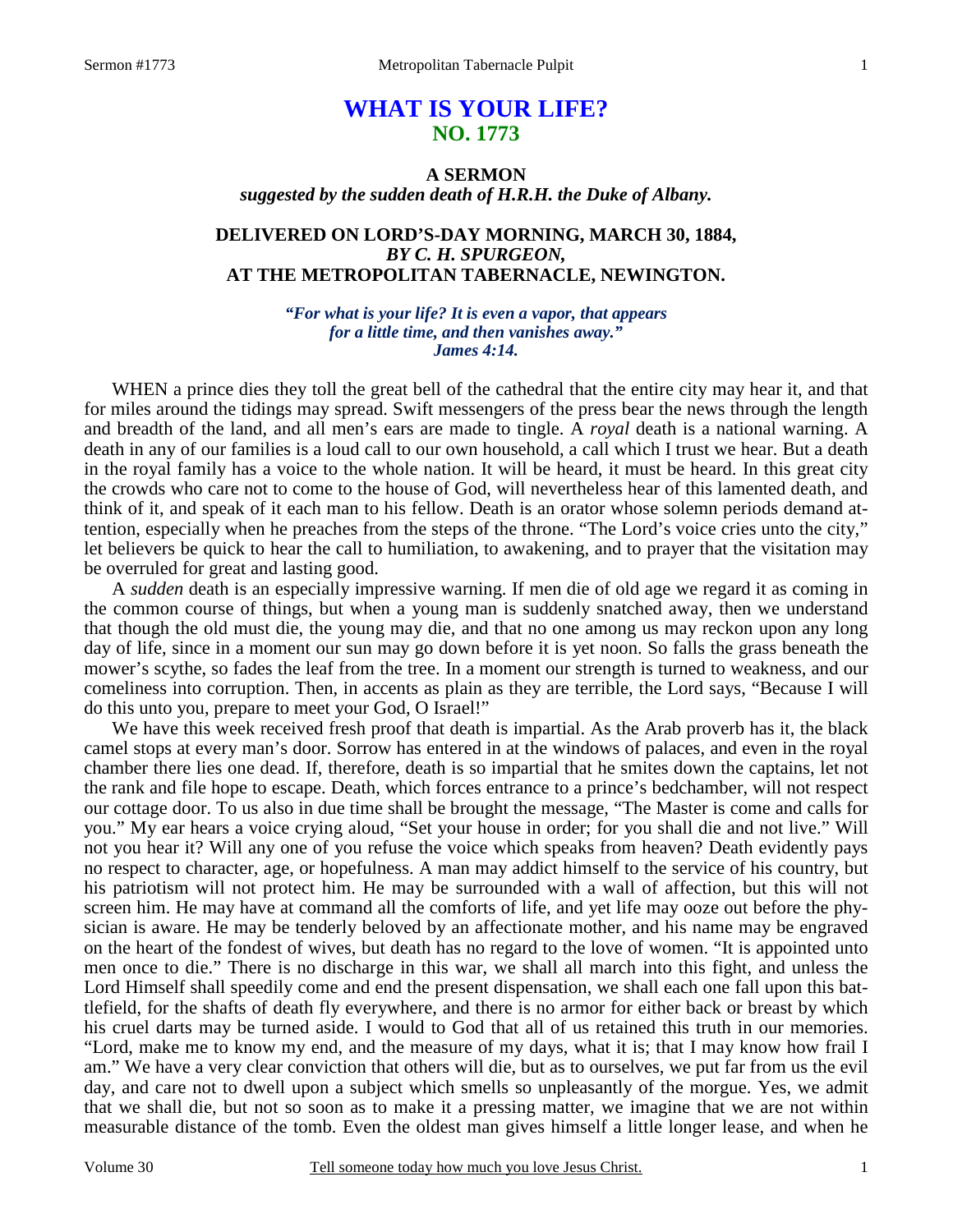has passed his four-score years, we have seen him hugging life with as much tenacity as if he had just commenced it. Brethren, in this we are not wise, but death will not spare us because we avoid him. What is there about any one of us that we should fare better than the rest of our fellow men? We are in the same army, marching upon the same field, how should we escape where all others fall? Only two of our race, have gone into the better land without crossing the dark river of death—Enoch and Elijah, but no one among us will make a third.

 Now, upon this matter we have nothing to say but what is commonplace, for garnish them as you may, graves are among the most common of common things. Yet a solemn reflection upon the shortness of life, and the certainty of death, may prove to be important and even invaluable, if it is allowed to penetrate our hearts and influence our lives. History tells us of Peter Waldo, of Lyons, who was sitting at a banquet as thoughtless and careless as any of the revelers, when suddenly one at the table bowed his head and died. Waldo was startled into thought, and went home to seek his God. He searched the Scriptures, and according to some, became a great helper, if not the second founder, of the Waldensian church, which in the Alpine valleys kept the lamp of the gospel burning when all around was veiled in night. A whole church of God was thus strengthened and perpetuated by the hallowed influence of death upon a single mind. I suppose it is also true that Luther in his younger days, walking with his friend Alexis, saw him struck to the ground by a flash of lightning, and became from that day on prepared in heart for that deep work of grace through which he learned the doctrine of justification by faith, and rose to be the liberator of Europe from Papal bondage. How much every way, we owe to this weighty subject! Among the earnest, the prayerful, the holy, many must acknowledge that the vaults of death have brought them spiritual health. Men have been helped to live by remembering that they must die, yes, some men knew nothing of the highest form of life till death awakened them from their deadly slumbers. I hope that God's Spirit may this morning impress many of you with these reflections, and lead you to the cross of Christ by the way of this *memento mori*. May a prince's death awaken many of you to life. He being dead now speaks to you. From yonder sunny shores he reminds you of the valley of death which you must shortly traverse.

With an intense desire for our spiritual profit I shall speak upon our text in two ways, first let us consider *the truth in the text,* and secondly, *the lessons in that truth*.

**I.** We commence with THE TRUTH IN THE TEXT, upon which we have already touched. The text begins by reminding us that we have no foresight, "Whereas you know not what shall be on the morrow." God has given us memory that we may look backward, and it were well if we used our memories better for remembrance, reflection, and repentance, but God has given us no eyes with which to pry into the future. He unveils the past to our penitence, but He veils the future from our curiosity. Dark days may be near at hand for some of us, but we do not perceive them. Let us be thankful that we do not, for we might multiply our afflictions by the foresight of them, and the prospect of evil to come might cast a gloom over pleasure near at hand. As we may feel a thousand deaths in fearing one, so we may faint under a thousand lashes in dreading a single stroke. It is good also that our God conceals from us our earthly joys until the time for their arrival. Great prosperity may await you, and a considerable enlargement of your temporal comfort, but you do not know it, and it is as well that you should not, for you might be none the better for the prospect. Earth's goods are like birdlime, and are fearfully apt to glue us down to things below and prevent our soaring towards heaven. If then we could know all the pleasurable events that may happen to us we might become worldlier and more earthbound than we are. None of us should desire that this present evil world should have an increased influence over us; we are glad that it should have less, and therefore we rejoice that its future has such slight power over us because of its being unknown.

 No, we cannot see far, and those who act as if they could see into coming days behave most foolishly. Hear these people whom James describes, they boast most wretchedly, they will go into the city, they are sure they will, what is to hinder them? "Today or tomorrow we will go into such a city"—they have plenty of time, and can make a selection according to their pleasure, they can go where they like, and when they like. They see themselves with prophetic glance entering in at the city gate, and they are fully assured that they shall "continue there a year." Of course, a year is a small matter; if they please they will stay longer. They allot themselves a lease for three, seven, fourteen, or twenty-one years, at discretion, at least they talk as if they could do so. They are going into the city to "buy and sell," they are sure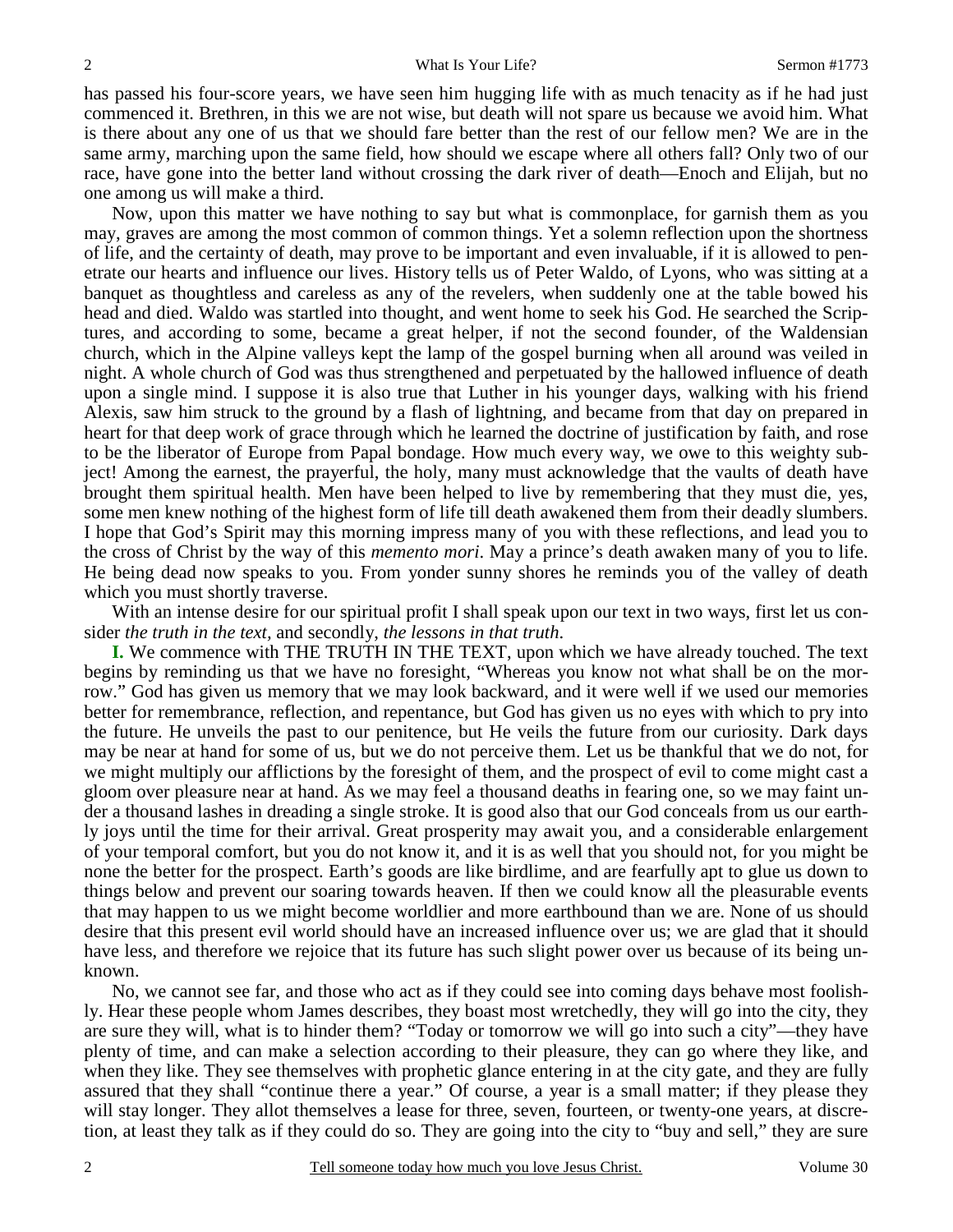of that too. Of course they will not be laid up with sickness, they do not fear that accident or disease will keep them away from market, or hinder the active transacting of their business. No, they are going to buy and sell, and such is their confidence in their own superior abilities that they are sure to make a profit. The markets cannot fall below the price which they have fixed in their own minds, neither will they make bad debts, nor incur other losses, for they have decided that they will "get gain." Up to now they have been self-made men, and they mean to go on making themselves, until they put the finishing stroke by adding a few more thousands. They have visions of going on to fortune. Ah, you prophets, you are going to your graves! This is a sure oracle. The tomb will be your only patrimony, and the shroud your sole possession. Let none of us talk of what we resolve to do at some future date. Look well to the present, for that is all the time we can be sure of, and there may be little enough of that. "Whatever your hand finds to do, do it with all your might, for there is no work, nor device, nor knowledge, nor wisdom, in the grave where you go." Thus said the wise man, let wise men take heed to his counsel.

 The apostle emphasizes the folly of this supposed foresight by telling us that we cannot even reckon upon another day. You have come close up to the end of March, but if you reckon upon what you will do upon the first of April, you may find by the event that you are a fool. You may get to the last day of the year, but if you reckon on a new year, you may be giving new proof of your ignorance. Even in the morning we cannot make sure of the eventide, nor in the evening can we reckon upon the morning. James puts the matter strongly when he asks, "What is your life?" You do not know what is going to happen on the morrow, for you do not know your own life. What is it?

 The text divides itself into an emphatic question, "What is your life?" and an instructive answer, "It is even vapor, that appears for a little time, and then vanishes away."

 First, I say, we have here *an emphatic question.* He asks, "What is your life?" For solidity, for stability, what is it? What is there in it? Is it not composed of such stuff as dreams are made of? The breath in your nostrils is not more unsubstantial than is your life. There, breathe it out! On such a morning as this you see your breath, but it is only in your sight for a moment, and then it vanishes away. Your own breath is a fair picture of the flimsy, airy thing which men call life. What is your life? What is it for continuance? Some things last awhile, and run down for centuries, but what is your life? Even garments bear some little wear and tear, but what is your life? A delicate texture, no cobweb is a tenth as frail. It will fail before a touch, a breath. Justinian, an emperor of Rome, died by going into a room which had been newly painted, Adrian, a pope, was strangled by a fly, a consul struck his foot against his own threshold, and his foot mortified, so that he died thereby. There are a thousand gates to death, and though some seem to be narrow wickets, many souls have passed through them. Men have been choked by a grape seed, killed by a tile falling from the roof of a house, poisoned by a drop, carried off by a whiff of foul air. I know not what there is that is too little to slay the greatest king. It is a marvel that man lives at all. So unstable is our life that the Apostle says, "What is it?" So frail, so fragile is it that he does not call it a flower of the field, or the snuff of a candle, but asks, "What is our life?" It is as if he had said—"Is it anything? Is it not a near approach to nothing?"

 Have you ever noticed how David answers this question in the thirty-ninth Psalm? He says in the fifth verse of that Psalm that *man is vanity*. What is vanity? It is nothing in reality, it is merely the pretense of something; it is an idle dream, an empty conceit, a delusion, make-believe. Such is man. But David says more than that, he declares that *every man* is vanity. Princes, kings, philosophers, the strongest, the healthiest, the ablest, the most virtuous—every man is vanity. Among the millions of mankind none rises above this dreary state of nothingness. He says more than that. He writes—*every man at his best state is vanity,* when he is in the prime and glory of his life, when he is most healthy and vigorous, when his eyes are clearest, and his muscles are firmest, he is still no better than sheer vanity. David goes even further, for he thus speaks*—"Every man at his best state is altogether vanity,"* that is, he is nothing but vanity; there is nothing more enduring about him. He is gone with a puff. He spends his years as a tale that is told. Do not overlook one more emphatic word which David sets in the forefront of the sentence, *"Verily,"* as if he were quite sure of it, and could not tolerate a question upon the subject*— "Verily every man at his best state is altogether vanity."*

 Have you ever observed how Job, when he speaks of our life, sets us a sign in each of the three elements whereon and wherein we dwell? See his ninth chapter, at the twenty-fifth verse. He says, "My days are swifter than a courier." Here is an emblem upon the land. Oriental kings employed swift-footed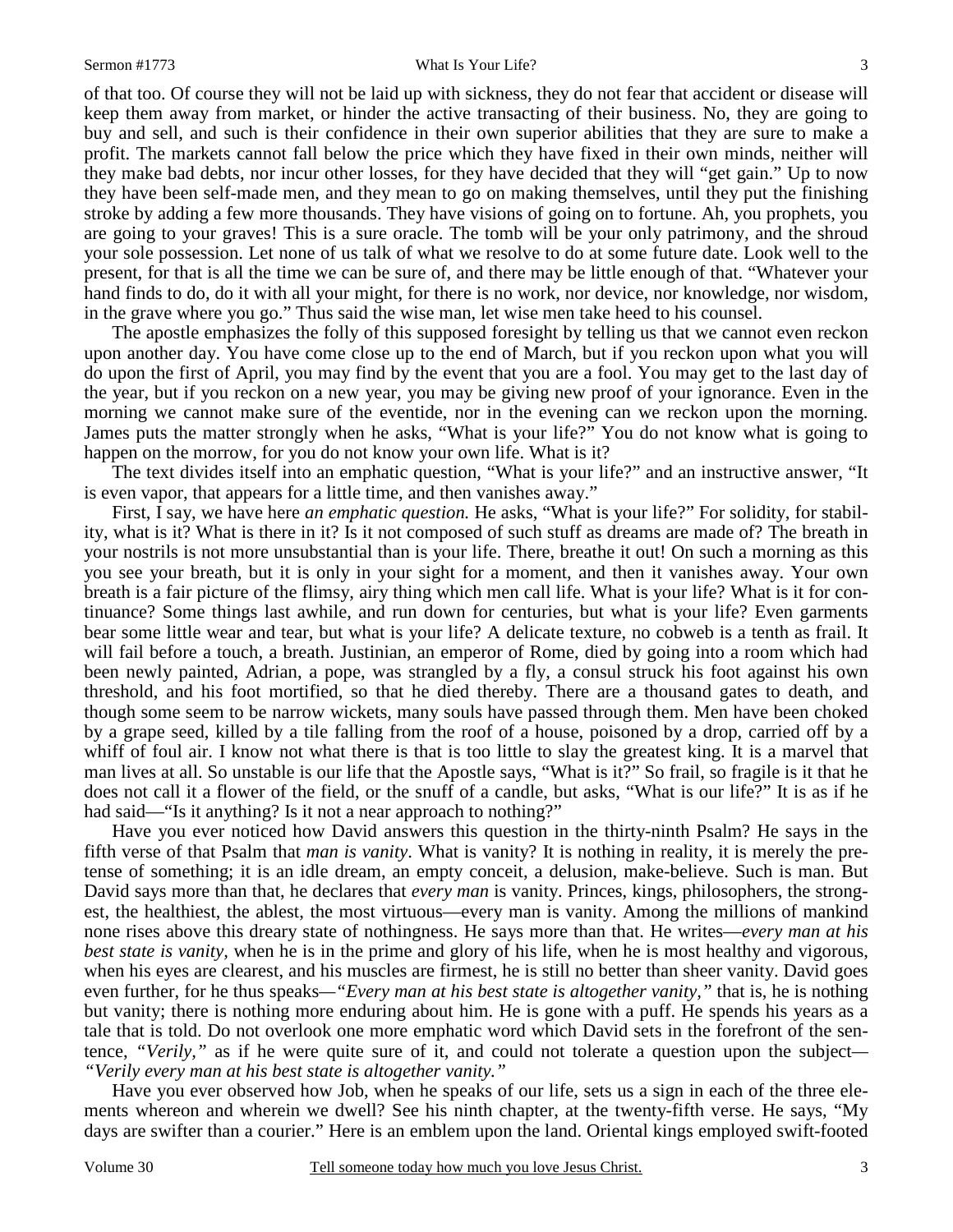runners and horses and camels, and these to the Oriental imagination were the very *beau ideal* of speed. Even we, before the days of electricity, knew of nothing faster than the royal mail. Job therefore well says, "My days are swifter than a courier." Then he bids us look to sea, for he says, "They are passed away as the swift ships." Ships which are built for speed seem to fly as on wings when they spread their sails to a favoring wind. We ought not to view ships at sea without remembering the brevity of our days. But lest we should still forget, the patriarch further likens his days to "the eagle that hastens to the prey." As the vulture spies from a distance the carcass of a camel, and descends upon it with hasty swoop, so our life hastens to descend. Thus earth, sea, and air all remind us of the speed at which life flies towards its end.

 St. Augustine used to say he did not know whether to call it a dying life or a living death, and I leave you the choice between those two expressions. This is certainly a dying life; its march is marked by graves. Nothing but a continuous miracle keeps any one of us from the sepulcher. Were omnipotence to stay its power but for a moment, earth would return to earth, and ashes to ashes. It is a dying life, and equally true is it that it is a living death. We are always dying. Every beating pulse we count leaves the number less. The more years we count in our life, the fewer remain in which we shall behold the light of day. While we are sitting still in this house, the earth is revolving round the sun, and bearing us all through space at an amazing rate. We are all moving, and yet we do not perceive it, even so while you are listening to this sermon you are all being borne onward towards eternity at lightning speed. As though we were laid in the bosom of some mighty angel, and he with outstretched wings darted along like a flame of fire, we are always urging our onward way. Though we dream that we are at a stop, yet we never rest for an instant. The stream is bearing us onward, we are nearing the waterfall. We must always obey the mandate—"Onward, onward, onward." From childhood to youth, from youth to manhood, from manhood to grey old age we march onward in serried ranks from which no man can retire. We tarry not even when we sleep, we are continually moving forward like the waters of yonder river, on whose banks we find a habitation. What, then, is our life? That is a question which remains to a large degree unanswered and unanswerable.

 Yet our text affords us what is in some aspects, *an instructive answer*. It does not so much tell us what life actually is as what it is like. "It is even a vapor." James compares our life you see, to a very subtle, unsubstantial, flimsy thing—a vapor. If you live upon a high hill, from which you can look down upon a stretch of country, you see in the early morning a mist covering all the valleys. It is singular to mark the tops of the great elms appearing above it, like islands in a sea of cloud with perhaps here and there a church spire rising like a sharp pyramid from the waste of mist. In a little time you look from the same window, and the vapor has all vanished. It was so thin, so fine, so much like gossamer, that a breath of wind has scattered it, or perhaps the sun has drawn it aloft, at any rate, not a trace of that allencompassing vapor remains. Such is your life. Or you have marked a cloud in the western sky, illuminated with those marvelous lights which glowed during those extraordinary sunsets, the like of which none of our fathers had seen. You looked at the jeweled mass, it shone in the perfection of beauty, and all the colors of the rainbow were blended in its hues. In another instant, lo, it was not, it was gone past all recall. Such is your life. This morning, as we came here, we saw our breath, it was before our eyes for an instant, and soon it had gone. Such is the picture which James presents to us. "What is your life? It is even a vapor."

 He proceeds to explain his own symbol in a sentence which is full of meaning. "It is even a vapor *that appears.*" Notice that. He does not speak of it as a substance, having a true existence, but says that it *"appears."* Vapor is so ethereal, phantom-like, and unreal, that it may rather be said to appear than to exist. If you could reach yon fleecy cloud, you would scarcely know that you had entered it, for it would possibly appear to be the thinnest of mist. The vapor which steams from your mouth, how light, how airy, it is next door to nothing, it only "appears." And such is this life—a dream, a vain show, an apparition of the night. Half our joys and sorrows are but the pretense of joy and the shadow of sorrow, and the most of things through which we travel are not what they seem. We ought to know this in a practical way, and set less store by the thing which are seen, which are temporal. This life "appears"—that is all.

 Further the apostle says it "appears *for a little time."* It is only a very little while that a man lives at the longest. Compare a man's life with that of a tree. There is so striking a contrast between our present short life and that of a cedar, or an oak, that to set forth the longer life of saints in the millennial age the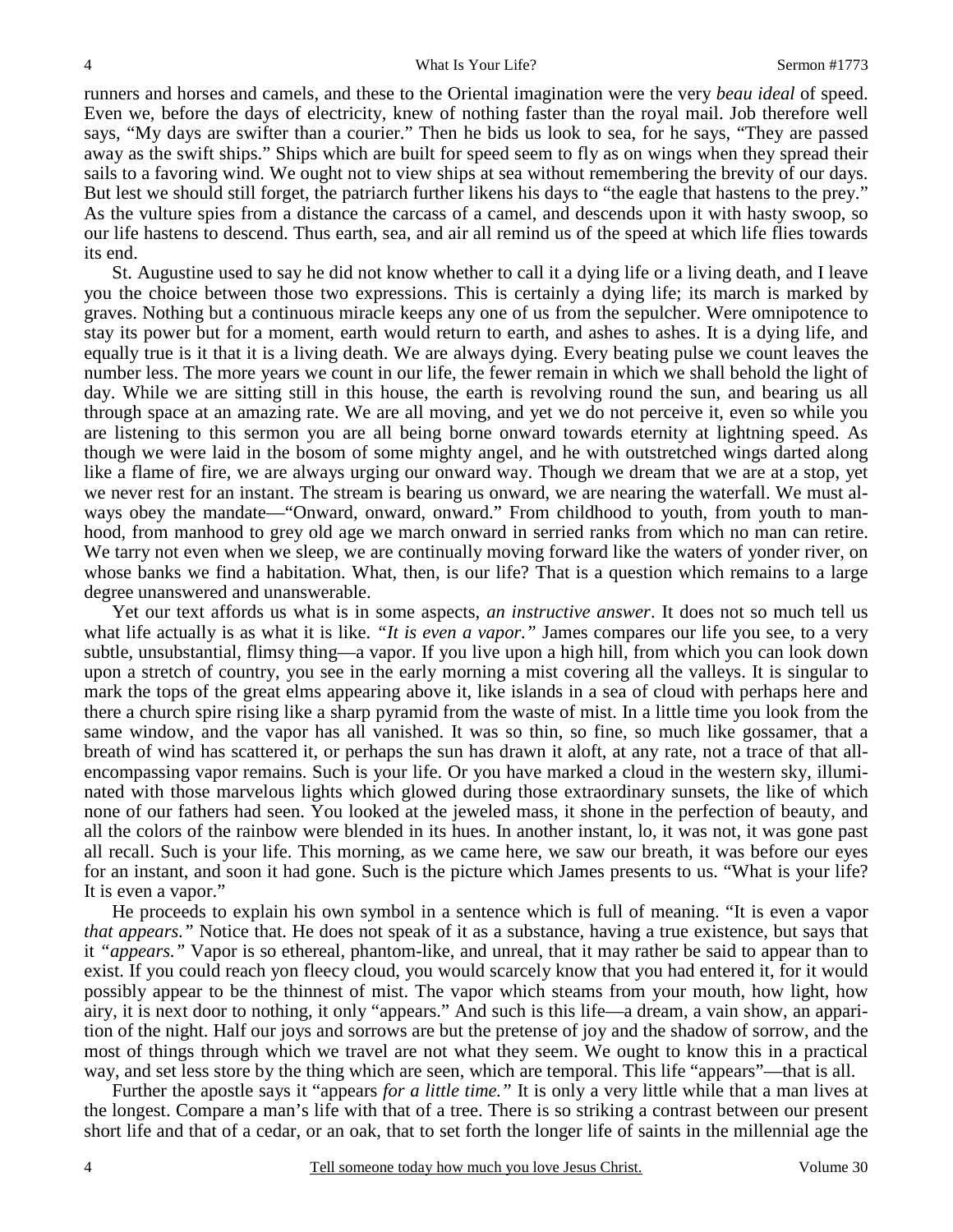Lord says, "As the days of a tree are the days of My people, and My elect shall long enjoy the work of their hands." In that happy age men shall flourish long as the trees of the forest, but now a man standing beneath an oak is a mere infant compared with the branches which overshadow him. A hundred years ago that oak seemed every way as venerable as it does today, whereas the man was then unthought of by his grandfather. Compare our life with the existence of this world. I mean not the present state of the earth as fitted up for man, but I allude to those unknown ages which intervened between the present arrangement and that beginning wherein God created the heavens and the earth. The long eras of fire and water, the reigns of fishes and reptiles, the periods of tropical heat and polar ice, make one think of man as a thing of yesterday. Then contrast our life with the being of the eternal Lord, and what is man—man when most venerable with years? A Methuselah, what is he? He is but an insect born in the morning's sunbeam, sporting in the noontide ray, and dead when the dews begin to fall. He appears for a little while.

 The parallel is further consummated by the apostle's adding, *"And then vanishes away."* The cloud is gone from the mountain. Where is it? It has vanished away. No trace of it is left, neither can you recall it. We too shall soon be gone, gone as a dream when one awakens. With the most of us our memory will be short. Many leave us concerning whom it would be a pity that they should be remembered, while many fail to live for others, and therefore their fellows speedily forget them. Amid the crowded cemetery a single grave is lost, amid ten thousand deaths no one departure can long abide in human memory. As far as this world is concerned we all shall by and by vanish away. Then shall our near companion say of us—

> *"One morn I missed him on the accustomed hill, Along the heath, and near his favorite tree; Another came, nor yet beside the rill, Nor up the lawn, nor at the wood was he."*

The air has felt the passing bell, and now the stars look down upon a stone on which is written in large letters, "HERE HE LIES!" Or the dews shall wet a grass-grown mound, girt about with brambles, on which a few wild flowers have sprung up spontaneously to show how life shall yet triumph over death. Children may bear our name, and yet a fourth generation shall quite forget that we ever sojourned in this region. Such is our life—"a vapor, that appears for a little time, and then vanishes away." This is the truth, you know it, but I cannot impress it upon your hearts as it ought to be impressed, therefore I invite you to join me in the prayer, "So teach us to number our days, that we may apply our hearts unto wisdom."

**II.** Secondly, let us now learn THE LESSONS WHICH LIE WITHIN THIS TRUTH. May we read, mark, learn and inwardly digest the same.

 First, if this life is unsubstantial as a vapor—and nobody can deny the fact—let us regard it as such, and let us seek for something substantial elsewhere—

> *"This world's a dream, an empty show; But the great world to which I go Has joys substantial and sincere— When shall I wake and find me there?"*

It may be well to make the best of both worlds, but of this poor world nothing can be made unless it is viewed in the light of another. This is a poor withering life at the best, for we all fade as a leaf. Unless we purposely live with a view to the next world, we cannot make much out of our present existence. Such cast clouts and rotten rags as this poor present world of time and sense, can never be made up into an array in which a man would care to robe himself. At the same time, do not be frightened at the unhandsome form in which this life at times appears, it is after all but a vapor, and who will be alarmed at it? Do not be overjoyed as he was who hoped to embrace a goddess, and was deceived by a cloud, it is after all but a semblance, its sorrows are scarcely worth a tear, nor do its joys deserve a smile. Vanity and vapor are things which wise men set small store by. Children may be pleased with the bubbles which they blow by the aid of an old pipe and a piece of soap, but as for men who have put away childish things, they ought not to be greatly moved by the things of this life, for they are but bubbles of less brilliance and less substance than those which delight the child. "Vanity of vanities, says the Preacher; all is vanity." Let the lower lights burn dimly before your eyes, they are mere sparks and they are soon quenched. Let us grip the eternal, and sit loose by the temporal. The jewels of eternity will glitter in our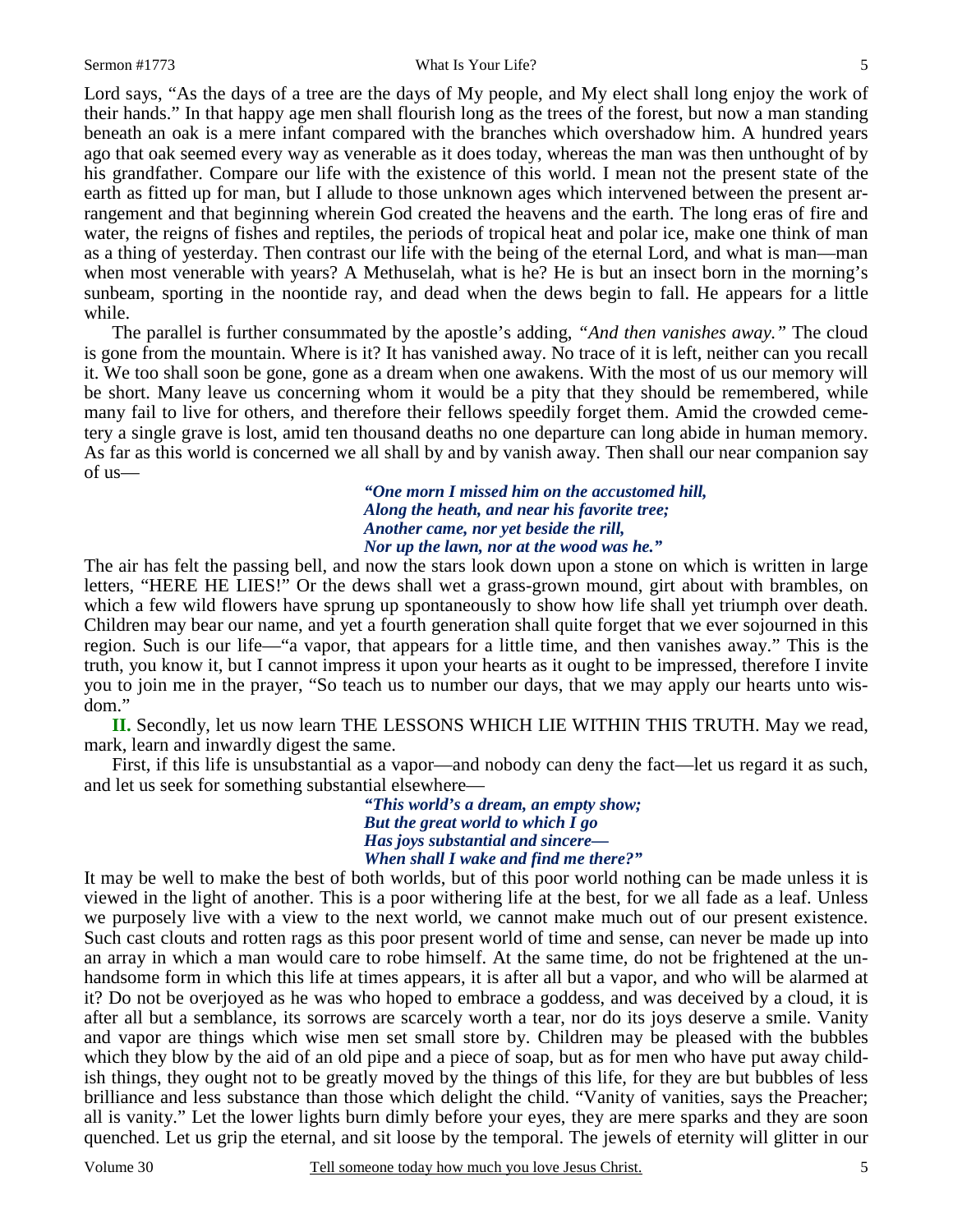crowns when all things pass away, but the trifles of this life are as the flowers which children pluck in the meadows, which wither in their hands before they can carry them home.

 In this place I suggest as your prayer that stanza of the poet, in which he addresses the Well-beloved thus—

> *"Show me Your face— My faith and love Shall henceforth fixed be, And nothing here have power to move My soul's serenity. My life shall seem a trance, a dream, And all I feel and see Illusive, visionary— You, the one reality."*

Next; is life most uncertain? We know it is; no one attempts to deny it. It is certain that life will come to an end, but it is most uncertain when it will come to that end. Is it so uncertain? Then let us not delay. I would to God I could whisper this wisdom into every procrastinator's ear. Why do you halt and hesitate? If you are desirous to be saved from the wrath to come, why do you put it off till a tomorrow which may never come? Will you delay repenting, and die impenitent? Will you delay faith, and perish as an unbeliever? Will you keep back from mercy and pardon, and refuse the free grace of God? I pray you do not, for if you delay another day, it may be you will be in the land where hope can never come to you. Think of your peril, O you ungodly men! Within an hour you may be at the judgment seat of God, or in the pit of hell. Nothing keeps you where there is hope except a thread so fine as to be invisible, and so easily broken that none but a madman would trust his soul's destiny upon it. Awake, I pray you! Since death is hastening, hasten yourself until you have found a refuge in the cleft of the Rock of Ages, and are safe in the arms of Jesus. Since life is so uncertain, oh, hasten Christian, to serve your God while the opportunity is given you. Be diligent today to do those works which perfect saints above and holy angels cannot do. You will soon be where you can no more give alms to the poor, nor instruct the ignorant, nor visit the fatherless and the widow. You shall have no opportunities for speaking to men about their souls, or winning them for Christ, when once this shadowy life has vanished away. How earnest every worker ought to be to do his work well while he has the opportunity! I have charged myself again and again—I would to God the charge had been more effectual—to preach—

### *"As though I never might preach again, A dying man to dying men."*

I am persuaded that if we were in possession of all the wisdom that grace will give us, we should do everything for the good of men most speedily, with deep prayerfulness, with true spiritual life, and with an entire dependence upon the Spirit of God for the blessing of it. Come, my brothers and sisters, what you do, do quickly. If you wish to honor your Lord while you are here, and win jewels for His crown, up and at it, for the day is far spent. You cannot afford to waste a moment, for you have much to do, and very little time to do it in. Help us, O Spirit of the Lord!

 Is life so short? Does it only appear for a little time, and then vanish away? Then let us put all we can into it. If life is short, it is wisdom to have no fallows, but to sow every foot of ground while we can. It will be prudent to pack our little space as full as possible. Somebody said the other day of our dear friend Mr. Moody, that he was the only man who could pronounce "Jerusalem" in two syllables. It shows the activity of the man that he can speak as much in two syllables as other people can say in four. He is always at it, working for his Master double tides, rowing with both hands. Some speakers are long in delivering short sense, instead of saying much in little, they say little in much. Oh, for someone to teach them to say "Jerusalem" in two syllables!

Let us put plenty of life into our existence, plenty of work into our life, plenty of heart into our work, and plenty of warmth into our heart. Oh, may God give us to live while we live! May we not only live but be all alive.

 Is life so short? Then do not let us make any very great provision for it. I have heard of certain people who are so imprudent that they never lay by anything for a rainy day, to whom I would say, "Go to the ant, you sluggard, consider her ways and be wise, which having no guide, overseer, or ruler, provides her meat in the summer, and gathers her food in the harvest." It would be a poverty-stricken world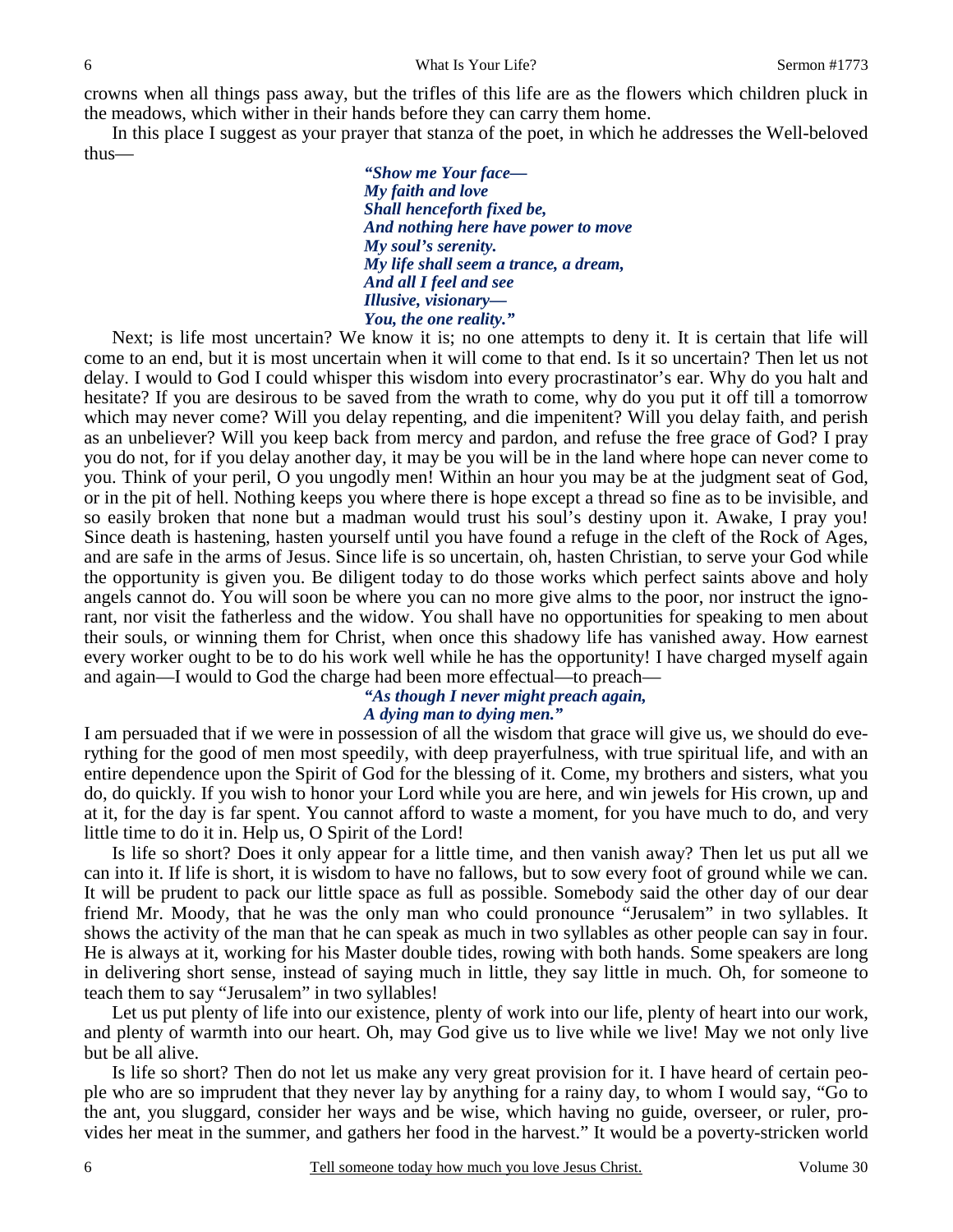#### Sermon #1773 What Is Your Life? 7

if all followed the example of improvidence which is set by certain spiritual blunderers. There is a thriftiness which we all ought to exercise, but there is no justification for laying up treasure which will never be used! Ants do not store up grain for the sake of storing; they do but divide over the whole year the harvest of a month. To hoard up endless gold is a species of insanity. If I were going a day's voyage, I would not wish to take with me enough biscuit and salt beef to last for three years, it would only cumber the boat. One walking stick is an admirable help, as I often find, but to carry a bundle of them when going on a journey would be a superfluity of absurdity. Alas, how many load themselves as if life's journey would last a thousand years at the least! Some men have amassed hundreds of thousands of pounds, when are they going to enjoy their wealth? They are getting more and more, and this occupies all their time, they are so busy cooking that they never have time to dine, they are so taken up with filling the wardrobe that they are all in rags. We do not need a ton weight of candles if we are only going to sit up for a few minutes. Let us be wise enough to suit the supply to the need.

 Is time so short? Then do not let us fret about its troubles and discomforts. A man is on a journey, and puts up at an inn, and when he is fairly in the hostelry, he perceives that it is a poor place, with scant food and a hard bed. "Well, well," he says, "I am off the first thing tomorrow morning, and so it does not matter." This world is an inn and if there are certain discomforts in it, let us remember that we are not tenants for years, but only guests for a day. Let us make the best we can of the temporary accommodation which this poor shanty of a world affords. Our life is removed as a shepherd's tent, which was a hovel in which the shepherds watched their sheep. A shepherd who has to watch the sheep for a short time does not set to work to build a granite palace, or a brick house, he is satisfied with a reed hut, and does not complain of its scant space and slender strength. So let it be with us. Let us sing together—

### *"The way may be rough, but it cannot be long; So let's smooth it with hope, and cheer it with song."*

 Must life vanish away? We know it must. What then? That vanishing is the end of one life and the beginning of another. Dear friends, may I recommend you to remember that death is the end of this life? Do not leave this life to be raveled out at the end. I would like to have a well-hemmed life, with a finish about it. I would like to have my life enclosed with a fence of completeness. Too many leave life's business in such a way that they leave endless trouble for their families, lawyers devour their substance, and their children are impoverished. See that your will is made, your debts paid, your charities distributed, and all your affairs are arranged. Set your house in order, it is your duty as a citizen; it is your higher duty as a Christian. Do all that you would like to have done, if you knew you would die tomorrow. I like Mr. Whitefield's order, for he could not go to bed comfortably if his gloves were not in his hat ready for the morning. He felt that he could not tell when he would be called away, but he wished to have everything in its place whenever the summons should come.

 Must this life vanish away? Then remember it is the beginning of another. The present life melts into the life to come. What kind of life, will that other be? Do you not think that if it is to be a glorious life it ought to commence here? Who would like to enter heaven, could it be possible, and feel compelled to say, "I cannot join in the music, for I do not know the tune; I cannot take up the hymn, for I know nothing of the song. I cannot glorify God, for I never did so while below. I cannot adore the Lamb, for I never trusted in Him while I was on earth." You must learn the music here, or you will never sing in the choirs of heaven. Oh, that this might awaken some of you! By the memory that this life must vanish away, may you be led to seek that eternal life which will abide in its excellence world without end.

 And is death quite sure to come to me? Then, as I cannot avoid it, let me face it. If there were a way of avoiding it, I might postpone all consideration of it, but since I must meet it, let me know what I am doing, let me get ready for the inevitable, maybe it will become desirable. The thought of death will be one of two things to us, it will be a ghost to haunt us if we remain out of Christ, un-reconciled to God, and unrenewed in heart. To Godless and Christless persons, death will be the king of terrors in prospect and in reality. Ungodly men cannot bear to think of being called away. This morning they feel very uncomfortable while I am expounding upon this troublesome subject. I hope they will not soon recover their composure, but will remain uncomfortable till they yield to divine love, and trust in the living Savior. Death is an awful thing to those who have their all in this world. If they could but live here forever, they would be at peace, but it cannot be so. God will not give men immortality in this life to spend in disregarding Him. They must die. They may put Christ far from them, but they cannot put death far from